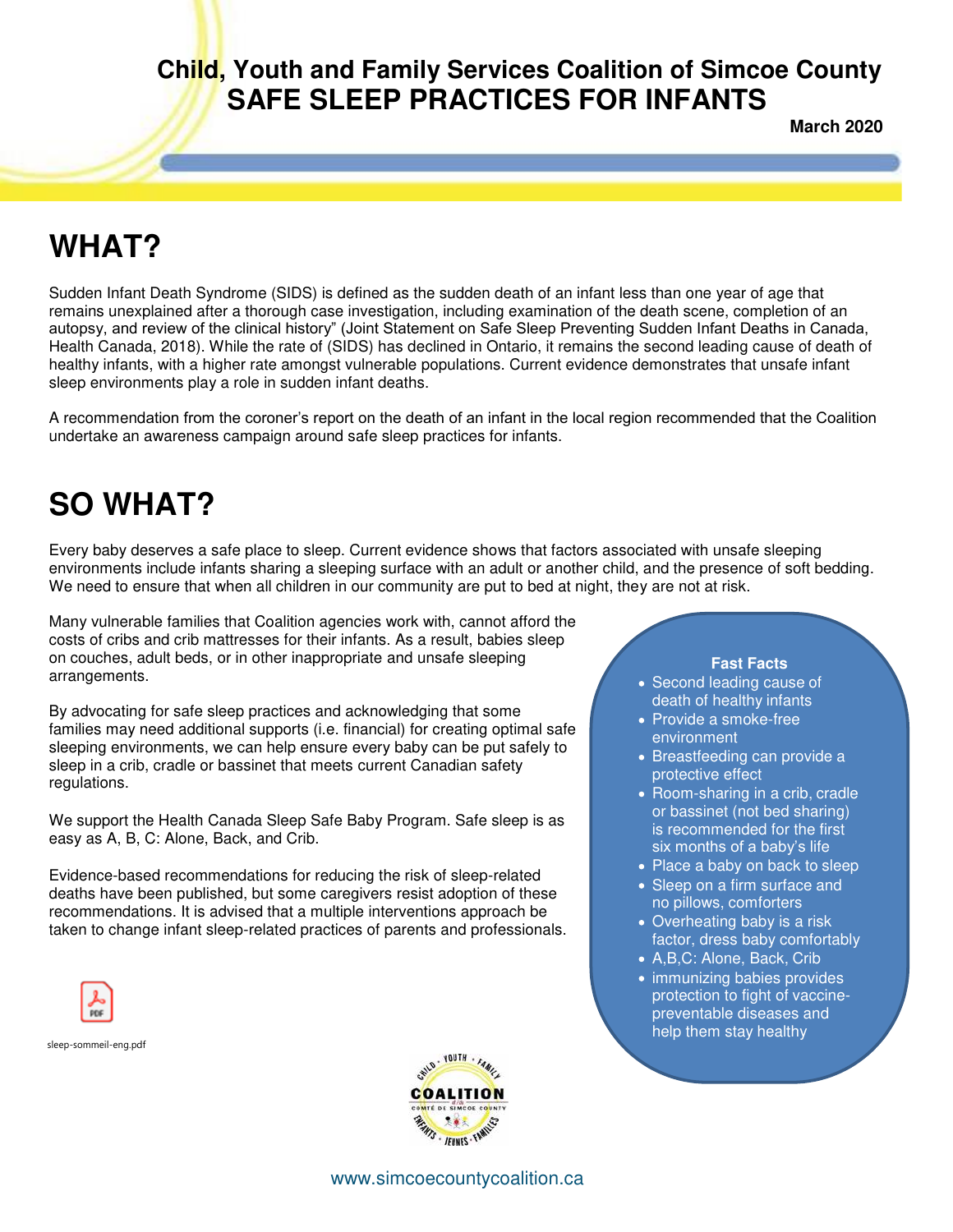## **SAFE SLEEP PRACTICES**

## **NOW WHAT?**

#### **AWARENESS METHODS**

**HEALTH MESSAGING** – The goal of broad health messaging is to make it credible, feasible, and a priority. Members of the public are more likely to follow a health recommendation if they understand the rationale. The approach needs to answer questions that pose a barrier to adherence and provide messages that promote the realization that every infant is potentially at risk.

**PARENT/CAREGIVER EDUCATIONAL SESSIONS** – Evidence suggests that parents/caregivers are more apt to adopt the behaviour changes if they have had their questions answered. Hosting in-person educational sessions allows for the sharing of information as well as the ability for participants to answer frequently asked questions about safe sleep practices. (e.g. won't they choke if they are lying on their back?) It is recommended that such education take place within natural gathering places and sessions (e.g. CAPC program, EarlyON program, library story time) or through virtual means and/or during interactions with service providers.

**VIDEOS –** Success Consider compelling videos featuring local parents who have lost babies while bed sharing, interspersed with additional information from parents and health professionals. Representing families from diverse backgrounds (e.g. socioeconomic, ethnic, cultural, gender, ability, etc) also reinforces the idea that no infants are "immune" to SIDS and that safe sleep practices are relevant for all families. It is suggested that videos be shown to all parents/caregivers prenatally and soon after birth, for example, through pre-natal classes, in spaces where parents-to-be or parents of infants are likely to frequent, as well as on social media.

**EDUCATION OF PROFESSIONALS –** Establishing policies reflective of safe sleep best-practices and providing education for professionals who work with families are also important strategies. Healthcare professionals and childcare providers may have concerns similar to those expressed by parents, including concerns about the risk of aspiration or diminished sleep quality of infants when placed supine. Providing ongoing education and training can help increase professionals' knowledge of safe sleep practices, support consistency in messaging among providers, build skills for role modelling with families, and increase their overall confidence when speaking with parents about safe sleep.

. **CULTURAL CONSIDERATIONS** – Another important approach is to utilize cultural traditions and social norms that are protective for health. There are a growing number of effective methods of safe sleep awareness that incorporate cultural norms and family traditions to encourage safe sleep practices. Examples include offering board books with stories that encompass safe sleep practices that can be read by new parents to their infants/children, offering a safe sleep baby shower gift list to be used for new parent gatherings, and engaging elders in Indigenous communities to provide information about safe sleeping practices through talking circles and traditional craft making.

#### **Contact**

Coordinator, Child Youth and Family Services Coalition of Simcoe County [coordinator@simcoecountycoalition.ca](mailto:coordinator@simcoecountycoalition.ca) Updated April 23,2021